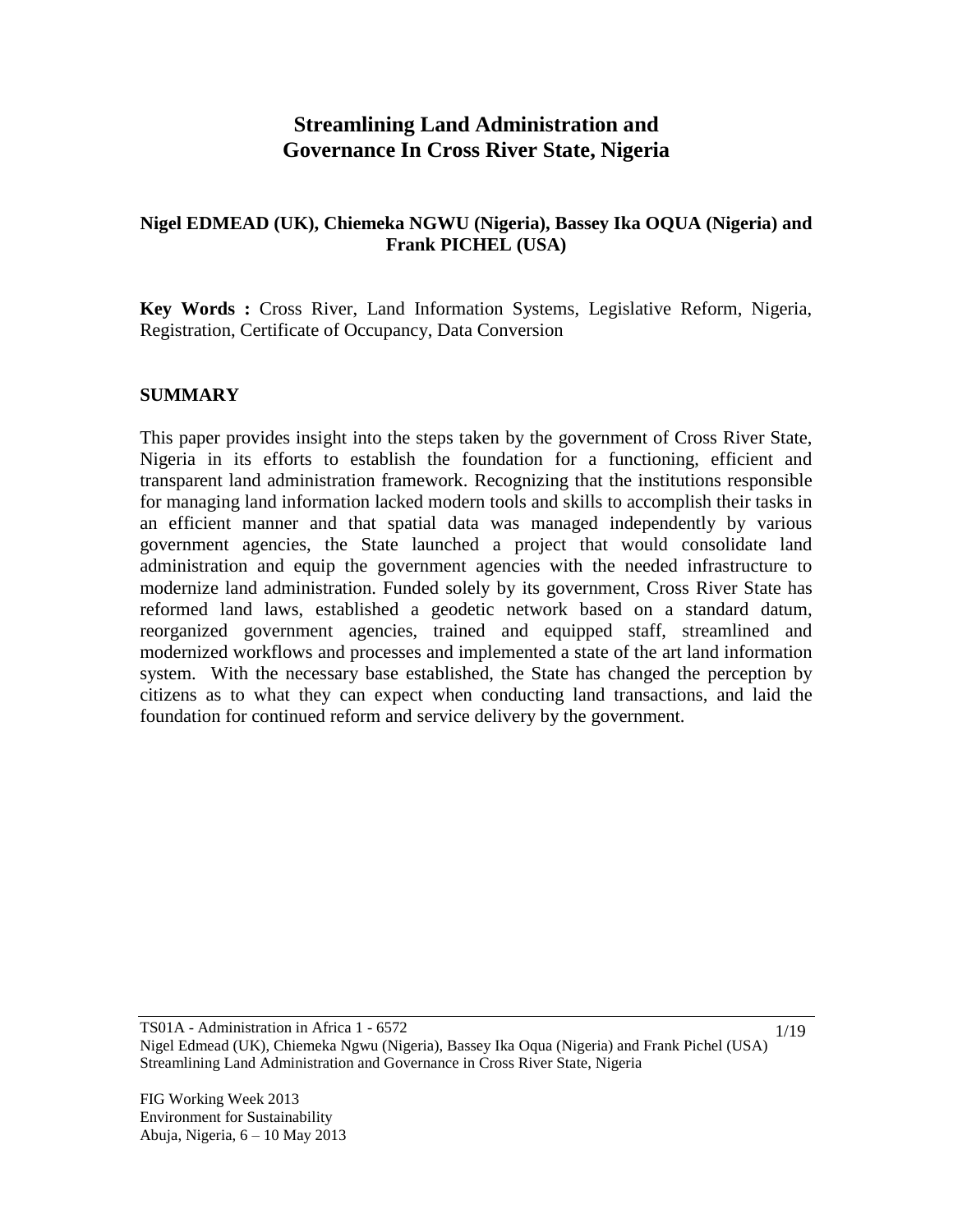# **Streamlining Land Administration and Governance In Cross River State, Nigeria**

#### **Nigel EDMEAD (UK), Chiemeka NGWU (Nigeria), Bassey IKA OQUA (Nigeria) and Frank PICHEL (USA)**

#### **1. INTRODUCTION**

Nigeria is an economic powerhouse in Africa, with valuable natural resources and a large, rapidly growing economy. However, Nigeria faces significant governance challenges, including policies and practices in land registration that stifle the real estate market. Supported by massive oil deposits and record high prices for fuel, many Nigerian states have long been able to neglect the need for efficient and effective systems and policies for effective land administration, despite frustration and anger from citizens. This is reflected in that nations position at 182 of 185 countries – and the lowest in Africa - in the World Bank "Doing Business" rankings for the ease of registering property. This important indicator evaluates formal property rights, including effective land administration, because in countries where "property transfer is too costly or complicated, formal titles might go informal again. And where property is informal or poorly administered, it has little chance of being accepted as collateral for loans – limiting access to finance".

Nigerian states that lack lucrative mineral resources have had to look elsewhere to generate revenue and investment, such as the implementation of progressive and modern land administration frameworks. A successful example is that of Cross River State, which was recently delisted as an oil producing state and has sought alternate approaches to promote economic growth. Led by Governor Liyel Imoke, Cross River State has launched various initiatives to encourage local development. Key amongst them has been the commitment to land reform as an important element of the State's vision to create a conducive environment for doing business, increase investment by outside entities and better provide services to that states citizens. By ensuring that land transactions can be made quickly, transparently and with confidence it is expected that investors might select Cross River as an investment locations as compared to other regions of Nigeria and West Africa as a whole. Furthermore, a better understanding of property right allocations and ability to conduct transaction in an efficient manner will encourage citizens to register rights and allow the government to collect, more effectively ground rent and lease payments. Land reform and streamlining of land administration processes has been managed Engr. Bassey Oqua, formerly the Commissioner for Lands and Housing and now Commissioner for Special Projects, under which the first phase of the land reform project was completed. The commitment from the Cross River State government is

Nigel Edmead (UK), Chiemeka Ngwu (Nigeria), Bassey Ika Oqua (Nigeria) and Frank Pichel (USA) Streamlining Land Administration and Governance in Cross River State, Nigeria 2/19

TS01A - Administration in Africa 1 - 6572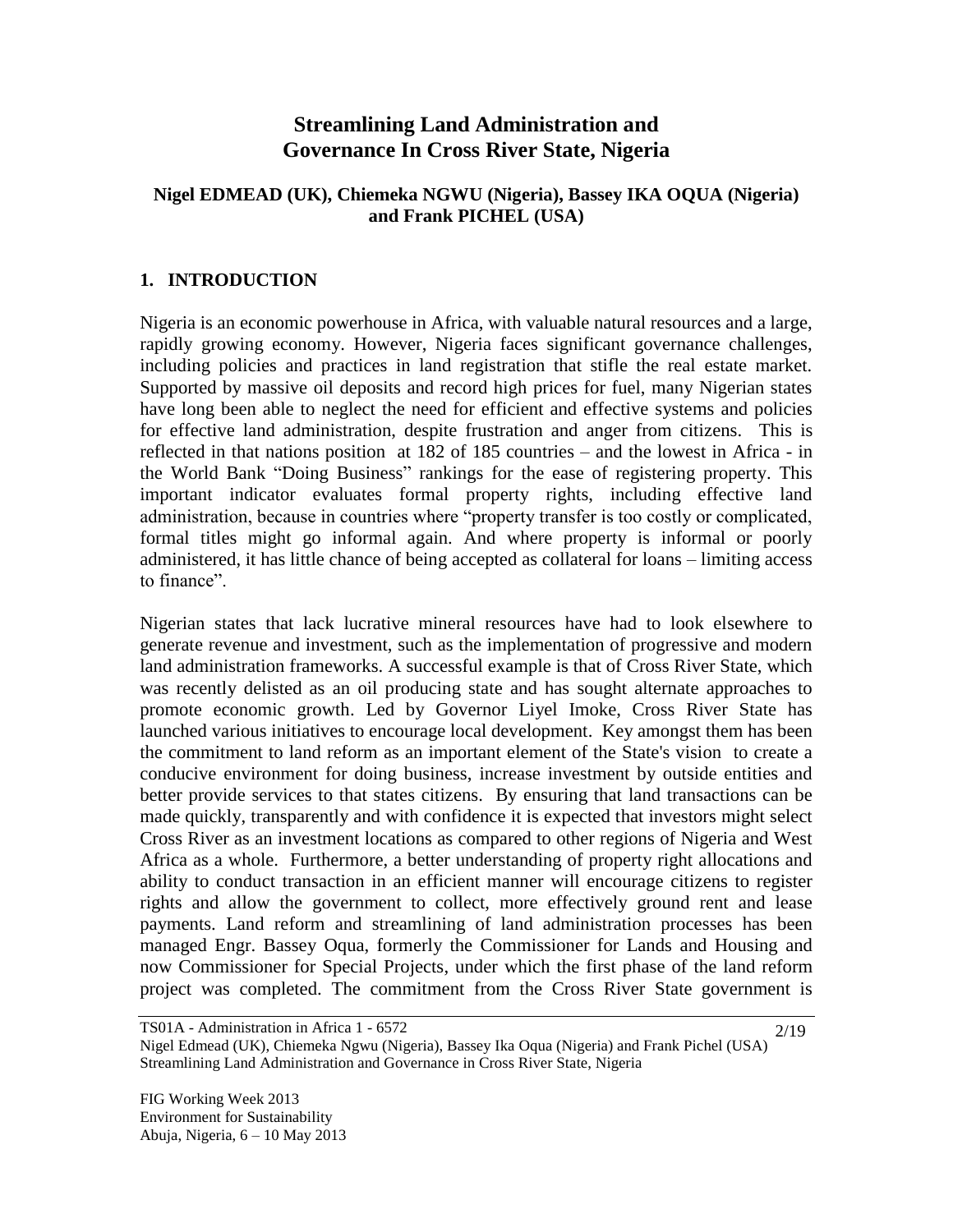demonstrated by their total investment of over 1 Billion Naira (approximately \$6.3 million USD) so far in the land administration modernization exercise. Cross River State is relatively unique in West Africa in that it has chosen to fund the project directly as opposed to looking for donor support.

Many of the efficiencies have been realized through the implementation of an integrated land information system to track all land related transactions. This land information system, when fully implemented, will also serve the Cross River State's planning departments as well as the agriculture, forestry, water board, finance, health, emergency response, fire service, security, and utilities sectors. The system will secure the records, minimize land disputes and allow citizens to more easily and efficiently conduct transactions.

# **1.1. Historical Land Administration in Cross River State, Nigeria**

Land tenure systems in Cross River State are generally broken down into customary and public systems, with the customary tenure more prevalent in rural areas of the state. The public land tenure practice represents an attempt by the Nigerian Government, through the Land Use Act of 1978, to modify land tenure and access for purposes of development. This public land tenure is operational and predominant in the urban areas where individual land rights are common, though negligible in the rural communities.

Communal land tenure practices, an aspect of customary land systems, are more common in rural areas with relatively low population density. Under the communal system, land is held under an arrangement that provides for the joint use of the land by all members of the self defined community. Land is held by these self defined groups and may include villages, towns, customary groups, religious sects and extended families. A key tenet of the communal system is that land belongs to the community and members of the community cannot be alienated.

Another arrangement within the customary tenure arrangement is for family heads to grant land-use rights to community members and to outsiders who make a suitable compensation and are approved by the customary group, however these grants are often not documented and therefore leave the grantee with an unsecured asset. Grants of land made to the individual entitle the grantee, but further allocations or subleases by the grantee are not permitted without the knowledge and agreement of the family head.

A distinctive feature of customary tenure arrangement that tends to constrain land information systems and government involvement in land issues is that the traditional rulers manage the land for the entire community. These rulers manage allocation and make decisions regarding the use of communal land. This power to dictate land use

TS01A - Administration in Africa 1 - 6572

Nigel Edmead (UK), Chiemeka Ngwu (Nigeria), Bassey Ika Oqua (Nigeria) and Frank Pichel (USA) Streamlining Land Administration and Governance in Cross River State, Nigeria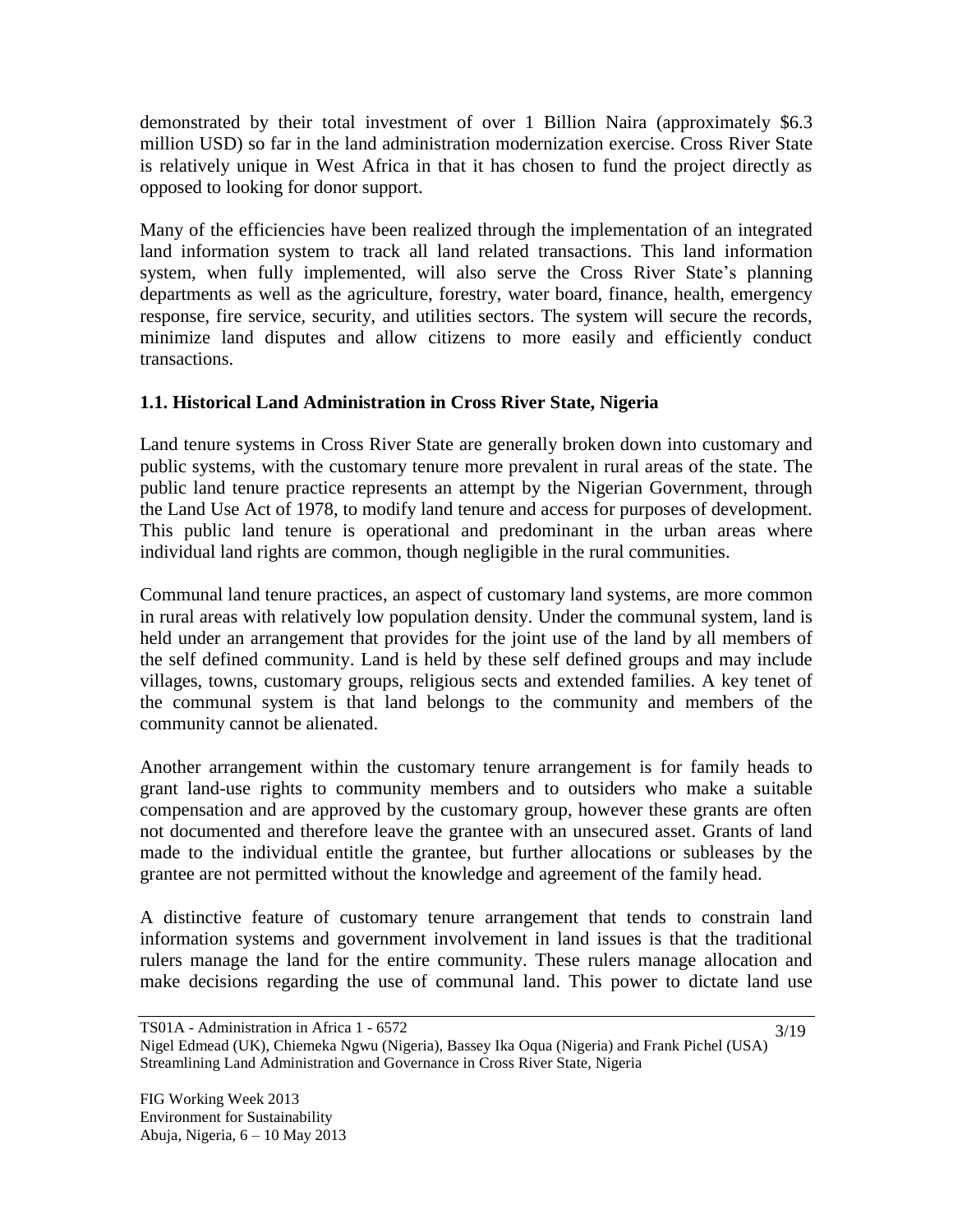brings a degree of political and social power, and any effort to diminish these powers often results in a resistance to the proposed change.

The current law guiding land administration in Nigeria is the Land Use Act, cap L.5 2004, originally promulgated in 1978, designed at solving the multiple land tenure systems that existed in the Country. It was intended to usher in land reforms in Nigeria, through comprehensive tackling of four major challenges of land management: lack of uniformity in the laws governing land use and ownership; uncontrolled speculation in urban land; the question of access to land rights by Nigerians on equal basis; and the issue of fragmentation of rural lands arising from application of traditional tenets of inheritance or population growth and increasing land uses which exert tremendous pressure on available land.

The Land Use Act of 1978 is Federal Law which binds, and may not be altered by, the Legislature and Governor of Cross River State. According to the law, all land (except federal land) within Cross River State became vested in the Governor as at 29 March 1978. The land so vested is to be held in trust and administered for the common use and benefit of all Nigerians. The Act goes on to provide for the grant of two types of rights of occupancy – the Statutory Right of Occupancy (SRO) and the Customary Right of Occupancy (CROs\_. These are exclusive rights of occupancy, for definite terms, and a ground rent is normally payable.

In respect to rural and peri-urban land only, Customary Rights of Occupancy (CROs) may be granted to persons or organisations by Local Government for residential, agricultural and other purposes. In the case of CROs, the Act itself does not provide for exclusivity, definite terms or rent (but the standard form Cof O for CROs prescribed in the subordinate State Land Use Regulations is expressed in terms anticipating both a ground rent and a term.).

The grant of a SRO (but not a CRO) has the effect of extinguishing all prior rights to use and occupy the land in question. However, the terms of covenant  $2(b)$  in Land Form  $3$  in the State Land Use regulations indicate that it is assumed that certain prior mortgages and encumbrances may survive the grant of a SRO. In relation to an SRO, the Governor may issue, either at time of grant or otherwise, a certificate under his hand, known as a Certificate of Occupancy (CofO), which evidences the right of occupancy. As regards a CRO, a CofO is issuable only on the application of the holder. Section 10 provides that every CofO is deemed to bind the holder to pay the rent. Express covenants may also be included in CofOs and, where accepted by the holder, will bind successor parties.

Through is a fixed statutory process and standard applications, under which an applicant can be granted a piece of land through a leasehold of up to 99 years. An annual ground rent is payable to the Ministry, due by the 31st March each year. The rental fee is fixed

4/19

Nigel Edmead (UK), Chiemeka Ngwu (Nigeria), Bassey Ika Oqua (Nigeria) and Frank Pichel (USA) Streamlining Land Administration and Governance in Cross River State, Nigeria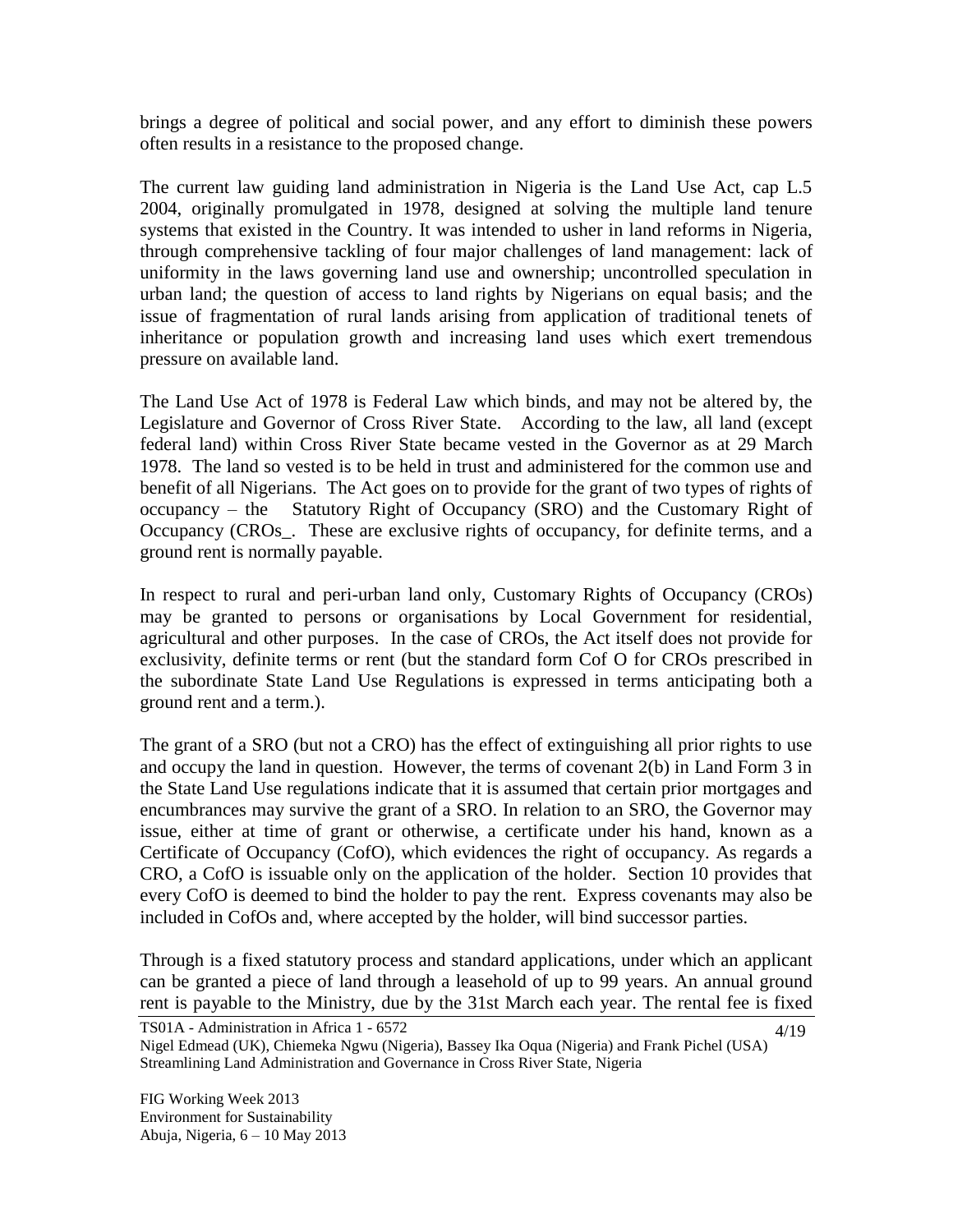for 5 years, at the start of the lease, and is reviewed every 5 years. Historically in Cross River State, the Ministry of Land & Housing has been ineffective in managing rent collection, and there are many cases in which years of outstanding rents are uncollected because incomplete records. It is also believed that the small amount paid as rent and late payment penalties are disincentives for collection, as the amount collected is markedly disproportionate to the level of effort required to collect the rent and penalties.

#### **1.2.Disadvantages of the Current System**

Although a CofO is not mandatory for private lands, it is needed for any private land to be used as official instrument or collateral for banking transactions. Once the CofO is obtained, subsequent or secondary transactions can be made at the Registry of the Ministry of Lands and Housing. Prior to the project kick off, the Registry at the Ministry of Lands and Housing was staffed with only four individuals, and all transactions occurred centrally in the capital city of Calabar. With the registry largely lacking in indices, and lacking space to store records, any record search was time consuming and often times unsuccessful. Investigation reveals that most citizens elect not to register transactions due to the fees and costs associated with securing a CofO and because the process is both time-consuming and unclear. Approximately eighty CofO were issued state wide during the entire year of 2010.

In Cross River State, the system of land administration dates back to the colonial era when land transactions were stored in volumes of land Registers in the Eastern Regional Office at Enugu. Cross River State as a self-governing political entity inherited some of these land records from the Eastern Regional Government, and which are now stored in the Calabar Registry. The system of land administration in CRS is a largely manual process, as it was in the colonial era, and as such land acquisition, development control, cadastral title registration and surveying still involves manual inputs.

A critical look at the current land allocation processes and administration exposes the inadequacies inherent in the present procedures of land management. Some of the problems identified with the existing system of record keeping include the followings:

- Forgeries of land documents;
- Encroachment onto right of ways,
- Multiple allocations of parcels and overlapping allocations;
- Inefficient revenue generation;
- Obsolete hardware for data collection and management;
- System is vulnerable to alteration, theft, and substitution, encouraging corruption;
- Paper based records are difficult to preserve and irreplaceable;

Streamlining Land Administration and Governance in Cross River State, Nigeria

- Duplication on similar media is cumbersome and will result in similar problems of maintenance after a few years;

TS01A - Administration in Africa 1 - 6572 Nigel Edmead (UK), Chiemeka Ngwu (Nigeria), Bassey Ika Oqua (Nigeria) and Frank Pichel (USA)

FIG Working Week 2013 Environment for Sustainability Abuja, Nigeria, 6 – 10 May 2013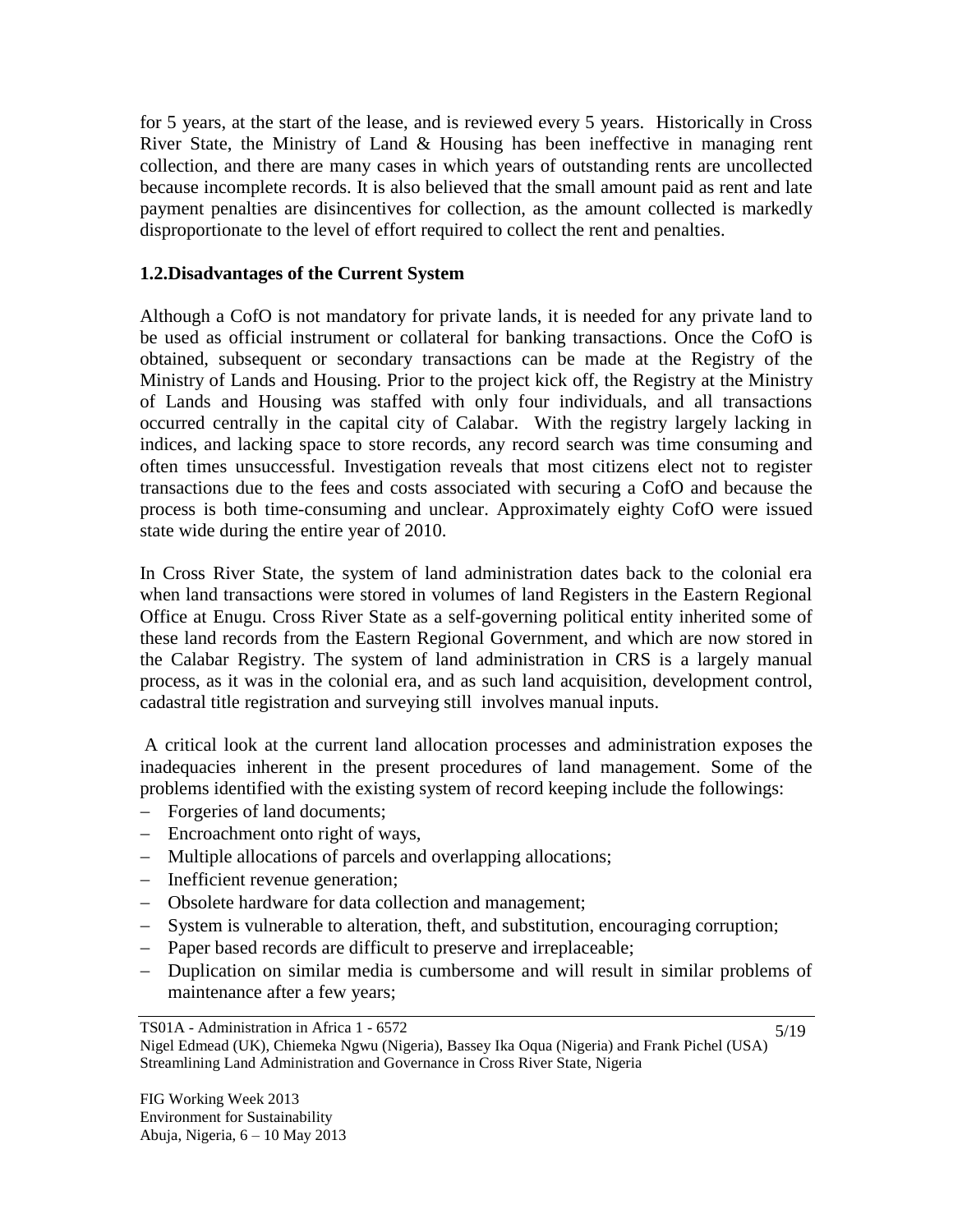- Updates of ownership or boundaries is time-consuming and prone to errors;
- Retrieval of records in the event of dispute, change, etc. is difficult to inefficient indexing and the bulk of information in the storage; and
- Constant handling of records leads to further wear and tear.

It is against this backdrop that Cross River recognized the need to modernize land administration operations in Cross River State to obviate the above bottlenecks and promote socio-economic development through an efficient land information management system.

## **2. A NEW ERA OF LAND ADMINISTRATION IN CROSS RIVER STATE**

Recognizing that the existing land administration infrastructure was insufficient, the Ministry of Lands and Housing (MLH) of Cross River State developed a modernization vision which, through the use of land information systems, would ensure that:

- Property rights be underpinned by secure, accurate, accessible and up-to-date land ownership and cadastral information;
- Land registry processes be improved and streamlined in order to adopt more transparent methods of operation and to compete effectively for foreign direct investment;
- Security of tenure be strengthened through the provision of Certificates of Occupancy and elimination of duplicate CofOs; and
- Annual rent payments and rent arrears be tracked and collected.

In 2009, the Cross River State Government launched the Geographic Information System (GIS) initiative to streamline, integrate and share information among government stakeholders including departments for lands, surveys, and town planning. The goal was to create a "one-stop-shop" agency, the Cross River Geographical Information Agency (CRGIA), as an independent, para-statal entity. Created by law, the agency is designed to allow the general public and citizens of the state easy access to geographic and landrelated information. The citizens will be able to conduct their land transactions in person at the agency or via a publicly hosted portal. The project was designed to enhance revenue generation on land-based transactions, optimize workflows in land use planning, create a reliable foundation for future land reform initiatives and ensure prompt client services to citizens in Cross River State and outside the state.

In order to reach these goals the project set out to:

 Reduce the cost to consumer – For many citizens the costs associated with registration are high, especially if they have retained a private surveyor and/or lawyer for the transaction; normally these can add to more than 10% of the cost of the plot.

TS01A - Administration in Africa 1 - 6572

Nigel Edmead (UK), Chiemeka Ngwu (Nigeria), Bassey Ika Oqua (Nigeria) and Frank Pichel (USA) Streamlining Land Administration and Governance in Cross River State, Nigeria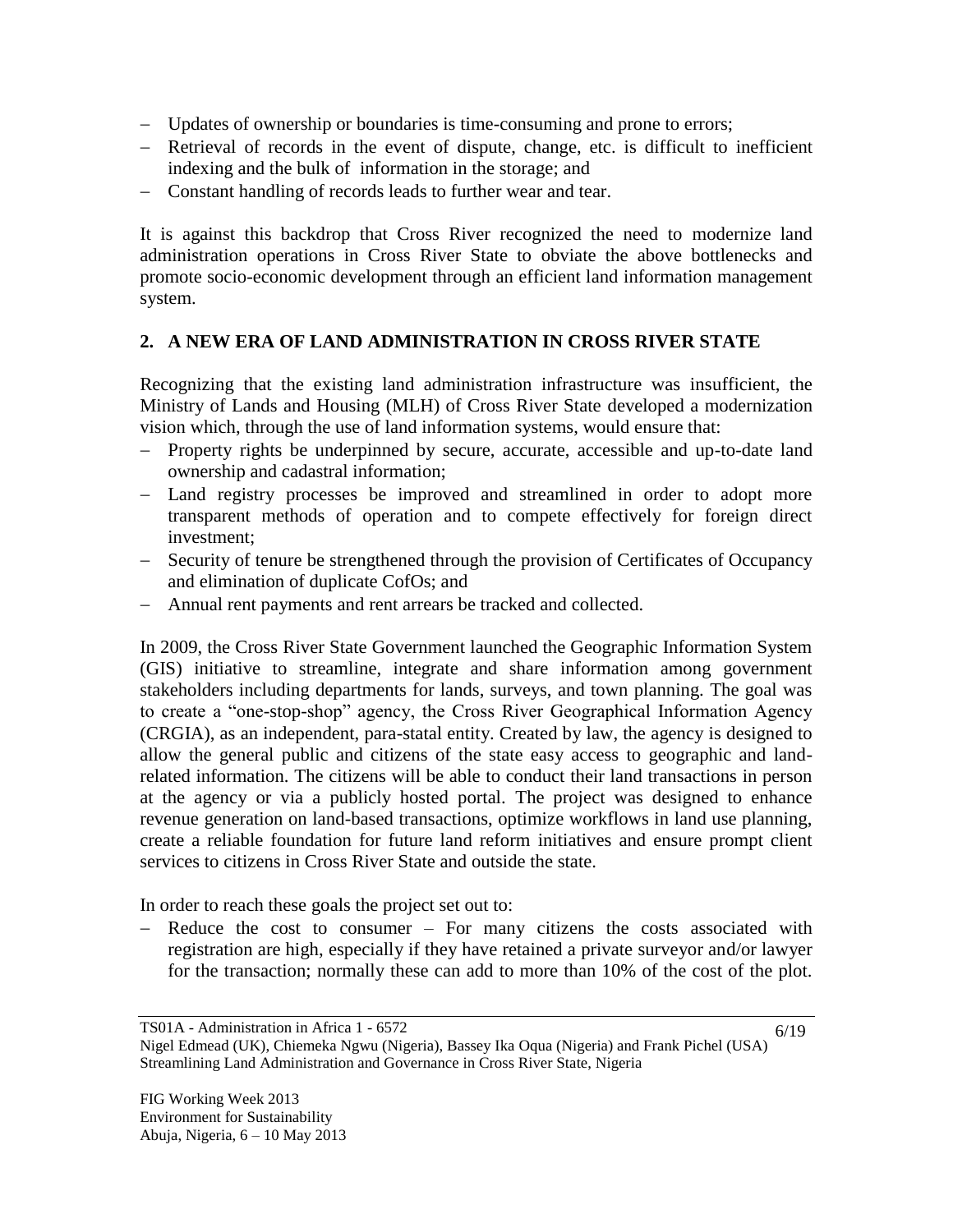Depending on the kind of registration you are doing, for instance applicable fees for Deed of Conveyance are Application fee=5,000 (fixed for residential) Consent Fee=1.5% of Land Value Processing Fee=20,000 (fixed for Residential) Capital Gain Tax= 10% of Profit on Land Survey chart=15,000 (fixed) Stamp Duty  $= 2\%$  of Land Value The whole process has to be done in person in Calabar, which adds costs for those out-of-town.

- Speedup the process The time taken for most transactions can be long and arduous and our research revealed that most transactions took well over ten steps and would take four to six months. The number of registration steps (requiring the applicant to move from one office/section/location to another) contributes greatly to the time needed to finalize registration, and this alienates many citizens.
- Inform the consumer: Consumers are generally poorly-informed, partly because the processes are not documented in a manner that is easily understood, but more importantly because bureaucracies are not built around customer service or satisfaction models. Publishing the steps and processes will increase overall transparency and accountability.
- Augment sustainability: The State Government is expecting economically sustainable agencies. This will have to be achieved through more efficient processes and staff, automation, and a new business model.
- Increase investment opportunities: The State has to attract outside investment. Property Rights, and their guarantees, are frequently touted as one of the most important factors for investment.

The Cross River State government contracted Telecom Technologies International Limited (TTi) as Consultant to manage and define the overall project and manage subcontractors for the modernization process. TTi realized from the outset that a system would not solve all the problems of land information management and was merely a component of a much larger initiative. Consequently, they designed an approach that addresses institutions, processes, laws, human resources, IT and geospatial infrastructure and bundles of land rights. Recognizing that creating the CRGIA would be a long process, TTi elected to divide the project into multiple sub-components which would establish the actual infrastructure for land administration within Cross River, and without which, more complexes systems could not be put into place. This initial phase of the project, the Fast Track Phase, implemented in 2011 and 2012, was composed of four stand-alone components: 1. Certificate of Occupancy Certification, Re-certification and Outstanding Ground Rent Computation; 2. Information & Communication Technology;

TS01A - Administration in Africa 1 - 6572

Nigel Edmead (UK), Chiemeka Ngwu (Nigeria), Bassey Ika Oqua (Nigeria) and Frank Pichel (USA) Streamlining Land Administration and Governance in Cross River State, Nigeria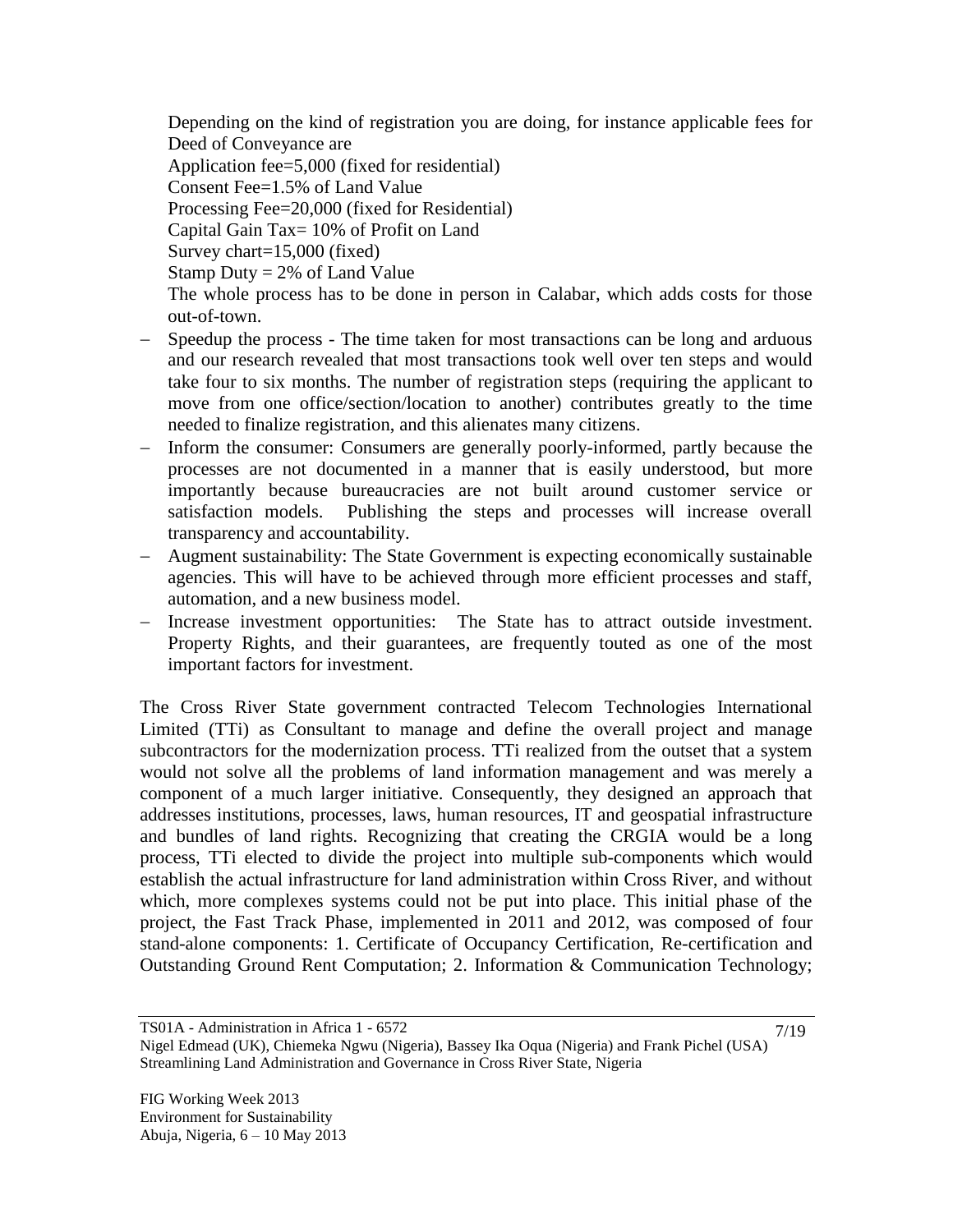3. Institutional Framework Modernization; and 4. Geodetic Infrastructure Improvement. These components are summarized below:

## **2.1. Certificate of Occupancy Certification and Re-certification**

The Certificate of Occupancy Certification component referred to the procurement, configuration and installation of an off the shelf Geographic Information System (GIS) in addition to a more robust, workflow driven Land Information System (LIS) which would allow for integration and management of the registry and cadastre. The Certificate of Occupancy itself is the basic document attesting to land rights within Cross River State and will be issued (or reissued for those with pre-existing titles) to all right holders in the state ensuring that all titled properties will be in the land information system from the outset. Computation of Ground Rent, plus penalty if in defaults dating back to CofO date of issue, is part of the component. This is to help the government improve its revenue drive. While in due course subsequent transactions will be needed and configured, the first phase focused on initial configuration of the workflow, reports and forms used for the issuance of Certificates of Occupancy and which correspond to the existing Ministry of Lands and Housing processes and procedures.

# **2.2. Information & Communication Technology**

The Fast Track Information and Communication Technology (ICT) components purpose was to procure, install and maintain the hardware and IT infrastructure core which would support the new CRGIA. This hardware and software includes all IT components to run the CRGIA agency, and included creation of an internet web portal, and all other IT needs required to allow the agency to operate.

## **2.3. Institutional Framework Modernization**

The Government of Cross River State recognized that the creation of a new agency responsible for all land information matters would require extensive reform within existing agencies. This component was designed to review the existing processes in land transactions and make recommendations as to how roles, policies and processes would change with the creation of a new agency, particularly by looking at how they would conform with internationally recognized best practices. Other activities included a recommendation on legal reforms needed to create the Cross River Geographic Information Agency stakeholders workshops and information dissemination activities, and training of staff for their new roles within the newly created agency.

## **2.4. Geodetic Infrastructure**

TS01A - Administration in Africa 1 - 6572

8/19

Nigel Edmead (UK), Chiemeka Ngwu (Nigeria), Bassey Ika Oqua (Nigeria) and Frank Pichel (USA) Streamlining Land Administration and Governance in Cross River State, Nigeria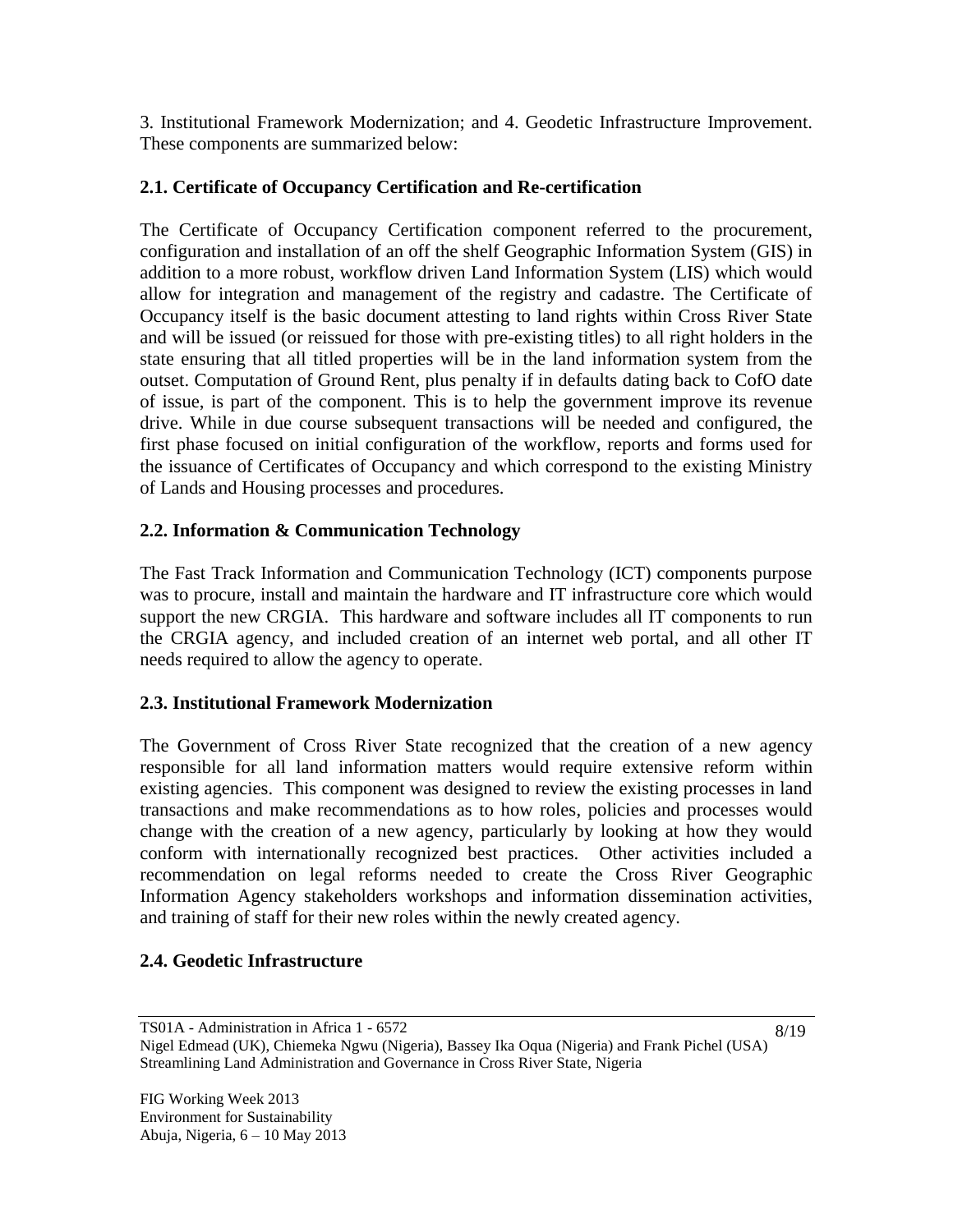The projects final activity relates to modernizing the geodetic infrastructure of Cross River state, and constructing the needed foundation which would allow for future registry, cadastre, planning and survey works to occur efficiently and accurately. This included the observation of first order points across the state, training of government survey staff in the use of modern survey equipment, and the transformation of antiquated projections to the national grid.

## **3. PROJECT IMPLEMENTATION**

On the recommendation of TTi and using an open tender procurement process, Cross River State Government selected Thomson Reuters and Teqbridge Limited to implement all four components of the fast track phase. While the government received multiple tenders for each component, Thomson Reuters and Teqbridge were unique in their ability to undertake all components of the fast track phase. It was recognized that having a single vendor accomplish all four activities would be more efficient and allow for a more integrated framework. The first phase of the project was completed in December 2012, after which the new Cross River Geographical Information Agency doors open to the public and metrics on revenue and transactions will be available.

#### **3.1. Fast Track Certificate of Occupancy Certification**

Critical to the issue of land administration in Cross River, and the impetus for the entire CRGIA project is the need to better document and secure the rights of citizens by creating an institution that is efficient, affordable and consumer oriented. Key to delivering on this goal is the expedient and affordable provision of reliable Certificates of Occupancy. This can only be done through the use of a modern land information system which is populated with accurate data and will replace the antiquated manual processes which have proved to be cumbersome, time consuming and fraught with error. Our technical solution focused on the provision of off the shelf Geographic Information System (GIS) software, in conjunction with registry (GRM Registry) and cadastre (GRM Cadastre) software configured to meet the needs of the Government of Cross River State in streamlining, modernizing and updating its Land Registry and land administration framework. At the same time, the off the shelf solution delivered the flexibility which would allow for additional workflows to be added at a later date, as well as adjustment of existing fee, report and process structures.Over the course of three months, our technical team, composed of Nigerian and international experts with a thorough understanding of, and proven track record in implementing solutions for land registries conducted a number of studies which served as the foundation for the configuration of the land information system. These studies, including a Business Area Analysis and Business Process Re-Engineering were conducted with the collaboration of existing staff at the MLH, and appointed representatives by Cross River State Government, and were only finalized following significant discussion and revision with project counterparts. Only upon final

TS01A - Administration in Africa 1 - 6572

9/19

Nigel Edmead (UK), Chiemeka Ngwu (Nigeria), Bassey Ika Oqua (Nigeria) and Frank Pichel (USA) Streamlining Land Administration and Governance in Cross River State, Nigeria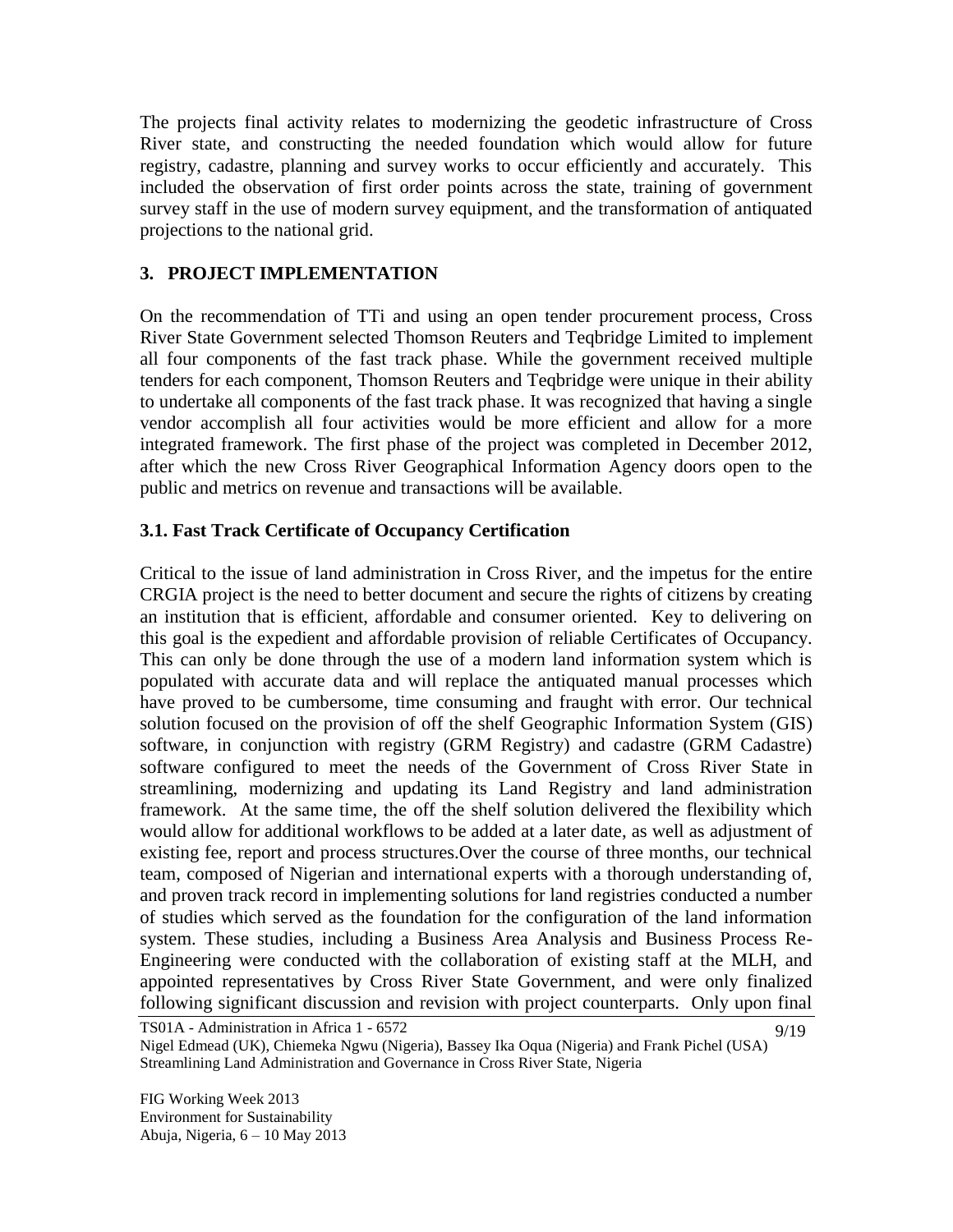acceptance of these reports could final configuration and installation of the land information system begin. The end result of this process has been the installation of an integrated LIS, completed with approximately 3 workflows configured, all relevant fees required for the Certificate of Occupancy issuance being automatically calculated and all necessary reports and documents issued by CRGIA being created automatically by the LIS.

# **3.2.Workflow processes**

In CRGIA, there are three basic workflows deployed in the land information system under the first phase of the project: Indexing and Scanning; Recertification; and Certification. These workflows are being implemented, under the "CRGIA Fast track" and geared towards expediting land transaction core processes before incorporating the other Subsequent Transaction processes in a later phase

## 3.2.1. Indexing and Scanning

This workflow is designed to digitally convert all existing paper records relating to land transactions held at the Cross River State Land Registry and incorporate them into the land information system. The Indexing and Scanning workflows capture a scan of the paper record while various fields relating to the transaction are indexed by the scanning clerk. The Indexing and Scanning workflow (INSC) takes into consideration the tenure, term of ownership, commencement date, title holder's details, etc. of a particular property and depicts the holder's right to hold said property, and the expiration of term as well as all instruments relating to that property in the system. This means that a Property detail created in the system can have many transactions within. Additionally, Cadastral Plans/Maps created in GRM Cadastre are linked to a particular transaction in the system to singularly identify which property the transaction is based on, thereby creating an integrated registry and cadastre. This helps to develop a database for all transaction on land that has occurred in the state, even before the enactment of Land Usa Act 1978.

## 3.2.2. Recertification

This workflow is designed to revalidate all existing transactions on properties with active CofO. Due to irregularities in the processing and documentation in the MLH, owing to analogue process, fraudulent activity or human error, some issues have cropped up regarding who holds legal right to property. Therefore to create a system with accurate, reliable and error-free data and rightful title claims to properties, the Recertification workflow is required for active CofO on properties with any post- assignment or lease or properties with Building Leases for those with instrument before the enactment of Land Use Act of 1978, though they are by law, to convert their Building Lease to a CofO. The applicant will submit the original CofO which will be used for the revalidation process,

TS01A - Administration in Africa 1 - 6572

10/19

Nigel Edmead (UK), Chiemeka Ngwu (Nigeria), Bassey Ika Oqua (Nigeria) and Frank Pichel (USA) Streamlining Land Administration and Governance in Cross River State, Nigeria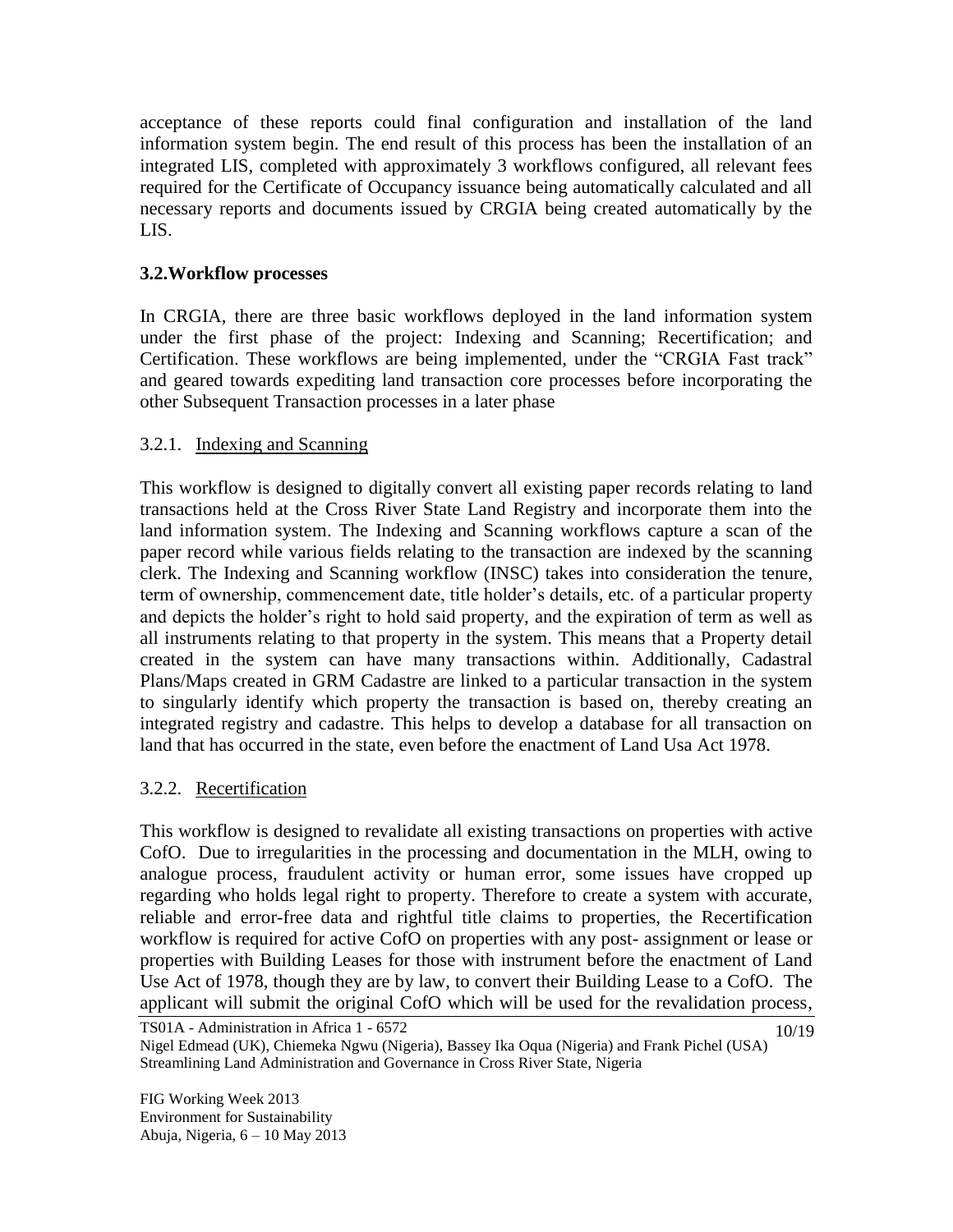and a new CofO created. The workflow checks the details of the owner, the property details, previous transaction that have transpired on the said property (e.g assignment, mortgage, encumbrances etc). The workflow also allows town planning department of MLH to conduct a check on the property building pattern, land usage and other regulation stated in the law for compliance, and enter/scan in their field report, which will aid the lands officer to review the said claim of ownership by the applicant and either approve or reject the application for CofO validation. Also, the survey plan of the property will be review and a site visit will help correct analogue method mistakes, because a better accurate Trimble Equipment will be used and plan will be updated in the system. Once all this verification has been concluded, and there is neither encumbrance nor caveat on the property, and the applicant has paid the necessary fees (using the approved fee structure by the government which system computes automatically for the applicant) for the processing of the CofO recertification, a new CofO will be issued to the holder(s).

#### 3.2.3. Certification

When Government, individual or community maps out a portion of land and either allocates (if government) or assigns (if individual or community), the assignee or allotee is by law required to secure a CofO for the said property to which they are claiming right of ownership. As a result, the Certification workflow is designed to enhance the process of CofO processing and registration allowing for checks and counter checks of details of the applicant on the said property. This process comes in effect only if (i) there is an allocation from government on the said property for which government advertised the availability of plots of land for allocation and thus allocated it to applicant after he/she has paid both the application fee and other fees deemed fit by government; (ii) the applicant has a Deed of Assignment, Lease, Deed of Gift, Conveyance etc he/she entered into with a previous owner of a property, and thus wants to secure his/her own CofO for the said property. Primarily, on application the first process is land revision which incorporates a site visit by town planning departments and verification that the right to that piece of land is vested on the applicant and that also, all rules and regulation guiding land use within the state were adhered to completely. Subsequently, the survey department will conduct a detailed survey of the property as well. The completed surveys are loaded into system, reviewed and readied for linkage to property transaction. Thus the applicant is meant to pay certain fees (using the approved fee structure by the government) as computed by the system. After all the above conditions have been completed, the applicant will be issued a Certificate of Occupancy (CofO) on that said property.

## **3.3.Training**

While this land information system is a critical cog in the land administration process, it was recognized from the outset that the system would only be successful were it operated

TS01A - Administration in Africa 1 - 6572

11/19

Nigel Edmead (UK), Chiemeka Ngwu (Nigeria), Bassey Ika Oqua (Nigeria) and Frank Pichel (USA) Streamlining Land Administration and Governance in Cross River State, Nigeria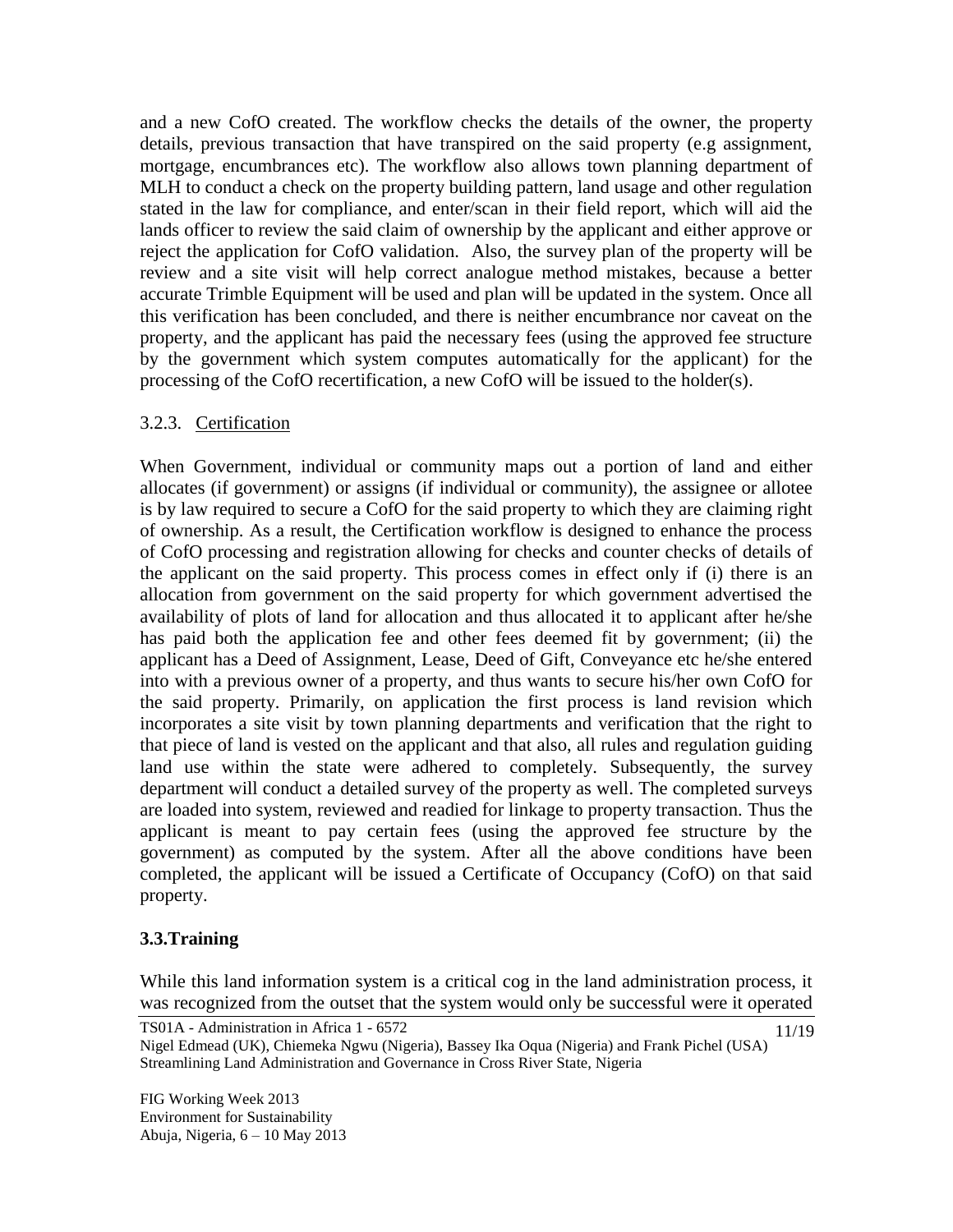by well trained and motivated professionals. Over the course of the Fast Track Project, approximately 200 applicants were interviewed out of which 79 were eventually hired to staff the new CRGIA department. Due to the new hires limited experience with land issues, land information systems and the Ministry, training was considered a critical component of the project. The training sessions, offered over several months and including on the job training, have allowed the agency to develop a skilled cadre of staff. Not only are staff members conversant with the new registry and cadastre systems as system administrators, GIS experts and land administration specialists, they are also now customer-oriented specialists with an understanding of how IT can benefit a modern organization. For the GIS trainees and Surveyors, training was provided on digitizing processes for paper records.

#### **3.4.Information & Communication Technology**

Teqbridge and Thomson Reuters coordinated the provisioning of the required ICT infrastructure and implementation of the Web Portal. This included definition of hardware and infrastructure specifications as well as the subsequent deployment, installation and maintenance of the required ICT infrastructure in coordination with the State's ICT department. In addition, we designed and built a CRGIA Web Portal that enables the public to apply and pay online for certification and re-certification of private or government land or make online payments for Ground Rent via Interswitch ATM cards. The CRGIA computing infrastructure is located in three sites, partly for security and redundancy. We have installed the production server in a remote location and also sync all backups to another remote location. Then Test and Development servers as well as all scanning and printing services are located within the premises of CRGIA. It should be noted that all the three sites are connected via high-speed fiber network.

#### **3.5.Institutional Framework Modernization**

The Government of Cross River State recognized that the creation of a new agency required significant institutional reform, and as such, this activity was a priority for the government. Under the Institutional Reform component, international experts collaborated with Nigerian land specialists in order to implement an approach that is compatible with international best practices while at the same time being specific to the unique business and cultural environment of Cross River State. Land Attorneys, land administration and registry professionals, institutional and enterprise GIS experts and social development advisors all collaborated to develop recommendations and actions plans for the MLH and CRGIA.

#### **3.6.Institutional Reform**

TS01A - Administration in Africa 1 - 6572

12/19

Nigel Edmead (UK), Chiemeka Ngwu (Nigeria), Bassey Ika Oqua (Nigeria) and Frank Pichel (USA) Streamlining Land Administration and Governance in Cross River State, Nigeria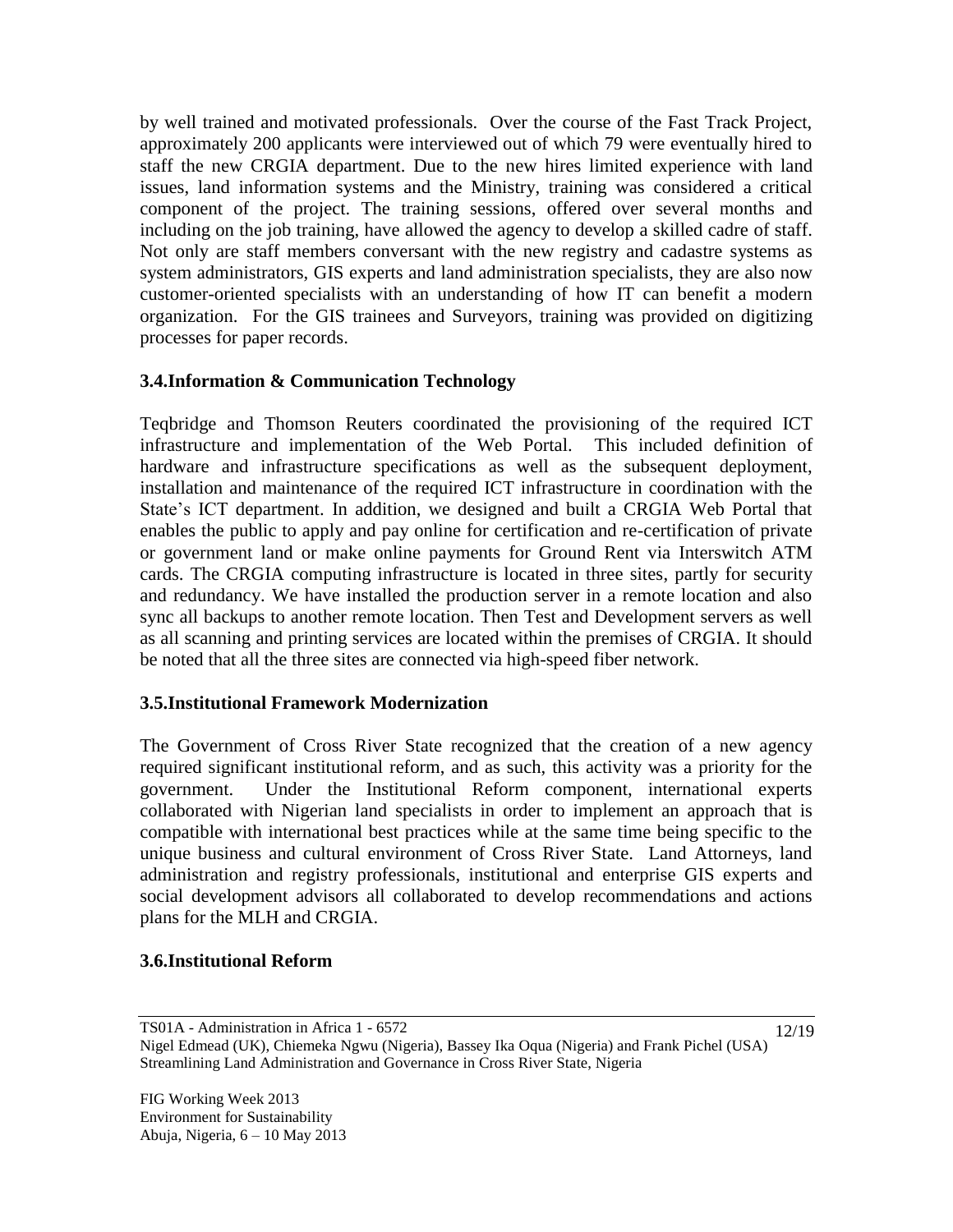As Cross River State works to establish a new independent organization with a mission to build and maintain a central land administration system, and to provide GIS services to ministries, organizations and departments across the State, it was recognized that there is a need to elicit GIS user needs of departments of the Ministry of Lands & Housing as well as other Ministries and Agencies across the State. An initial survey of existing State MDAs revealed a total of 72 agencies and ministries in the Cross River State. In order to ascertain which agencies have a need for GIS information, implementing partners worked with MLH staff to conduct interviews and distributed questionnaires to all relevant agencies.

After briefly reviewing the high level mission and services offered by the MLH and responding government agencies, the analysis concludes that significant investment in training will have to be summoned to bridge the knowledge gap created by the move from what is essentially a paper-based operation to an integrated, and GIS-based, enterprise information system. The most significant challenge is that technology, in addition to radically changing some of the business processes, will require staff to develop the ability to conduct their everyday activity with the tools that are the basis of modern productivity (i.e. e-mails, productivity suite, database entry etc. Given this, three significant success factors are identified: 1) Continuous staff training on everything from using e-mail to database data entry; 2) Implementation of simple and accessible GIS tools; and 3) an incremental approach to developing future GIS applications.

While the current fast track phase of the project focused on activities required for managing and issuing Certificates of Occupancy, later phases will need to focus on the above referenced issued in order to ensure true integration relating to spatial data across the government agencies. Within the Ministry of Lands and Housing (MLH), the project made numerous recommendations to ensure that the leadership of the MLH engage more closely with supporting existing Ministries, Departments and Agencies (MDAA) but also engage more closely with the staff of the MLH to lead them through a period of significant change. The ability of the current cadre of staff to adapt to the use of technology as part of their everyday business activities is a major concern that should not be underestimated. Further recommendations focused on how to make needed changes in order to allow for more effective operations, and included such topics as:

- Adjusting fees structures;
- Revising business processes;
- Training needs in IT, records management, customer service, LIS and GIS and other relevant topics;
- Revision of staffing structure to reflect a more IT driven organization; and
- Revised emphasis on service delivery.

#### 3.6.1. Social Development

TS01A - Administration in Africa 1 - 6572

Nigel Edmead (UK), Chiemeka Ngwu (Nigeria), Bassey Ika Oqua (Nigeria) and Frank Pichel (USA) Streamlining Land Administration and Governance in Cross River State, Nigeria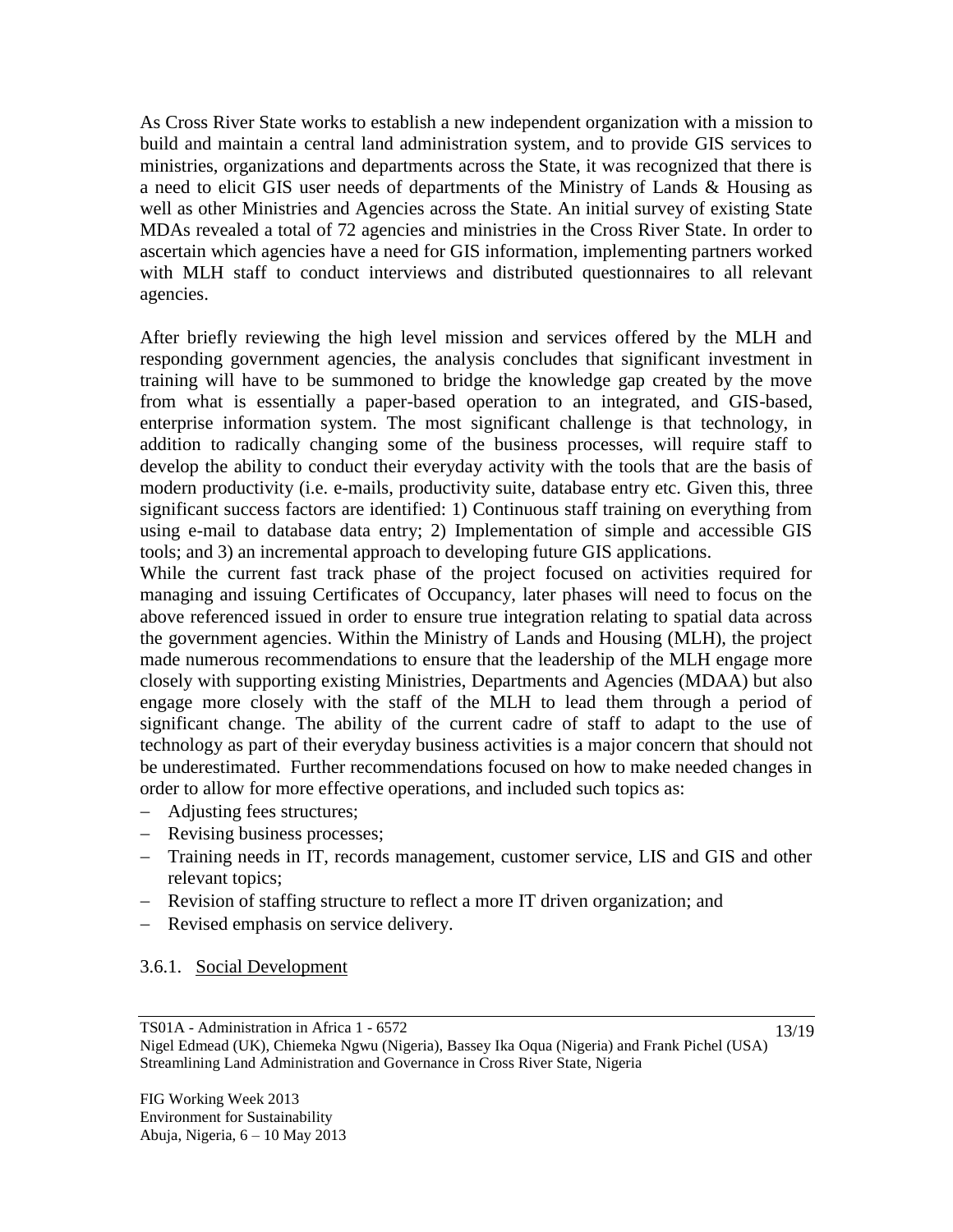As part of the Fast Track phase, the Cross River State Government mandated that a study of the possible social impact of the CRGIA be conducted to analyse the potential intended and unintended social consequences of the CRGIS project and any social change processes that may be invoked by the CRGIS intervention. An assessment was conducted both of the potential impact of the fast track phase, as well as the possible impact of the fully operation CRGIA agency with completely populated land information system. Furthermore, recommendations were made as to the need for, and composition of public awareness and public education campaigns intended to inform citizens of the change in processes for conducting land transactions, as well as the importance of registering their rights. Currently, such public education campaigns have not yet been initiated.

## **3.7.Legal Reform**

A major hindrance to the adoption of a modernization strategy was recognized to be the legislative framework within which the land registration service sits. Excessively burdensome regulations that are not flexible stifle the opportunity for change; however, these inflexible regulations can often only be addressed by legislative reform. International and Nigerian land attorneys were consulted over the course of the project, and governing regulations were examined early and options for change identified so that any changes the system brings could be readily adopted by the CRGIS. As a result of the legal review, two new bills were drafted to be sent to the State House of Assembly to enact into law. One of the two drafts is the "Land Register Law 2011," which seeks to bring the laws governing land registration systems in Cross River State to international standards taking also into consideration the limitations posed by the Land Use Act of 1978. The implementation team also presented conclusions on the legal instruments required to effect the changes, giving a discussion draft of a bill that would affect those changes lying in the legislative competence of the State legislature. The second draft bill is the "Cross River Geographic Information Agency Law 2011," which discusses the provisions required to constitute Cross River Geographic Information Agency as a service agency. This draft was presented to the House of Assembly by the Cross River State Attorney General and Commissioner for Justice. It was deliberated upon and passed into law by the House after public hearing by those for and those against. The bill was finally into signed into law by the Executive Governor in July 2012, thereby conferring legal entity to Cross River Geographic Information Agency (CRGIA).

## **3.8.Geodetic Infrastructure**

The general objective of the geodetic infrastructure component was to initiate the development of a modernized geodetic infrastructure in Cross River State and to develop a GPS-based geodetic and cadastral surveying capacity within the Survey Department and the private sector surveying community. Under this component we developed two-

14/19

Nigel Edmead (UK), Chiemeka Ngwu (Nigeria), Bassey Ika Oqua (Nigeria) and Frank Pichel (USA) Streamlining Land Administration and Governance in Cross River State, Nigeria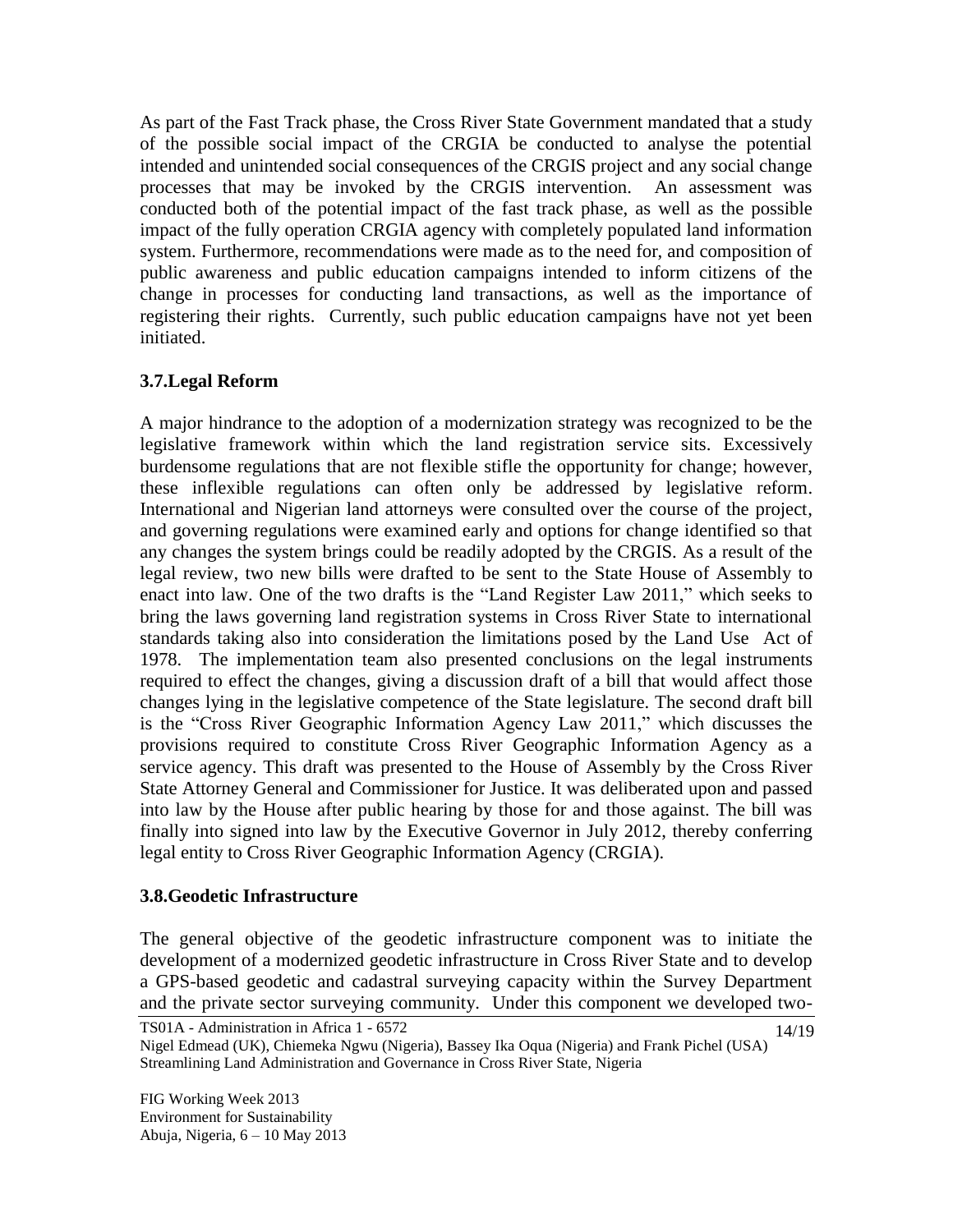dimensional transformation parameters for transformation of the existing Cross River State geodetic reference systems into UTM 32N Projection/Minna Datum. The concept established a unified geodetic reference in Cross River State by redefinition of the datum of the existing statewide GPS network. For that purpose 16 stations from the network were measured with GPS to compute transformation parameters between ITRF2005 and the local WGS84 datum originally used in the network. Using those parameters the coordinates of all Cross River GPS points were transformed into ITRF2005, the earthcentered earth-fixed terrestrial datum used in the Nigerian GNSS network NIGNET.

The campaign for measurement of control points was conducted using 3 GNSS receivers Trimble R7 with Zephyr Geodetic 2 antenna and 6 GNSS receivers Trimble R8 over the course of three weeks in 2011. The observation scenario was designed to provide maximum accuracy and redundancy to the network, with each site measure for a minimum of six hours per day for three consecutive days. Furthermore, the Cross River Survey Department has been equipped with Trimble Differential GPS and a Continuously Operating Reference Station, and all members of the survey department have been trained in the use of the equipment.

## **4. RESULTS**

There is early evidence that the impact of the reform is having a positive effect on the state. The staff of CRGIA and stakeholders including personnel in Ministry of Land and Housing departments have come to realize that it will not be "business as usual" as workflow-driven processes do not allow for manipulation of the system as all transactions are tracked from beginning to end. The agency has the legal power as well as the automated system to issue and register CofOs and collect the associated fees. It is important to note that public comments have been positive since the agency was commissioned about two months ago. Both the applicants and customers trust the transparency of the system and largely depend on the information coming out it. Customers are treated courteously by welcoming customer-service personnel who directs to appropriate service desks. This is miles apart from what obtained in the past where information and directions were ignorantly or sometimes deliberately made opaque in order to achieve premeditated objective. The system depends largely on configured workflows which automatically compute bills like the ground rents and other fees for registration without human intervention or arbitrary and unapproved "discounts" by the old land officials. As of today, the system though ready has not been fully put to use as the Ministry of Lands and Housing is yet to terminate the processing of land documents at their end. It is envisaged that within the next 2 -4 weeks these processes will completely be transferred to CRGIA and attendant full blown operation will commence from the agency. Meanwhile, because over 96% of the property files have been digitized all searches take place at the agency now. The only services currently available at the Agency are Search & Certified True Copy (CTC). For the two months of January and

TS01A - Administration in Africa 1 - 6572

15/19

Nigel Edmead (UK), Chiemeka Ngwu (Nigeria), Bassey Ika Oqua (Nigeria) and Frank Pichel (USA) Streamlining Land Administration and Governance in Cross River State, Nigeria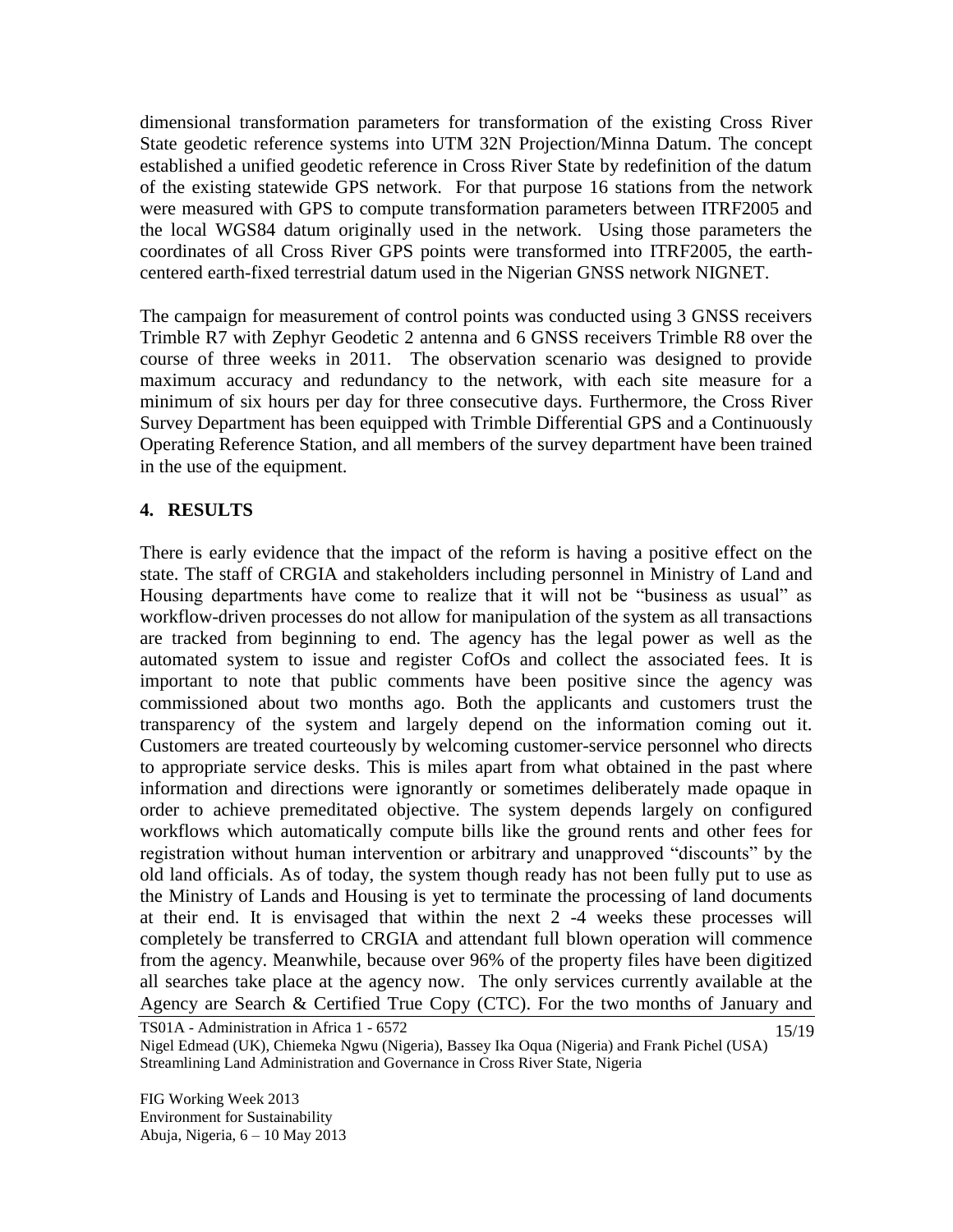February 2013 the agency has collected over NGN 409,000.00. This is figure is above the amount collected for the same services between 2006 and 2010 (5 years). It is only a pointer to the level of revenue accruable to government when ground rent, CofO, and registrations and other transactions are enabled at the center.

# **5. CONCLUSIONS**

Cross River State's land administration reform and improvements are exemplary in a country with an overall poor record for land information management. As a state-funded project, without bi-lateral or multi-lateral support, and regular reporting to the Governor, the project provides an example as well as illustrates its high priority for the state government. This innovative approach may provide a roadmap for other Nigerian States and African governments to modernize their land policies.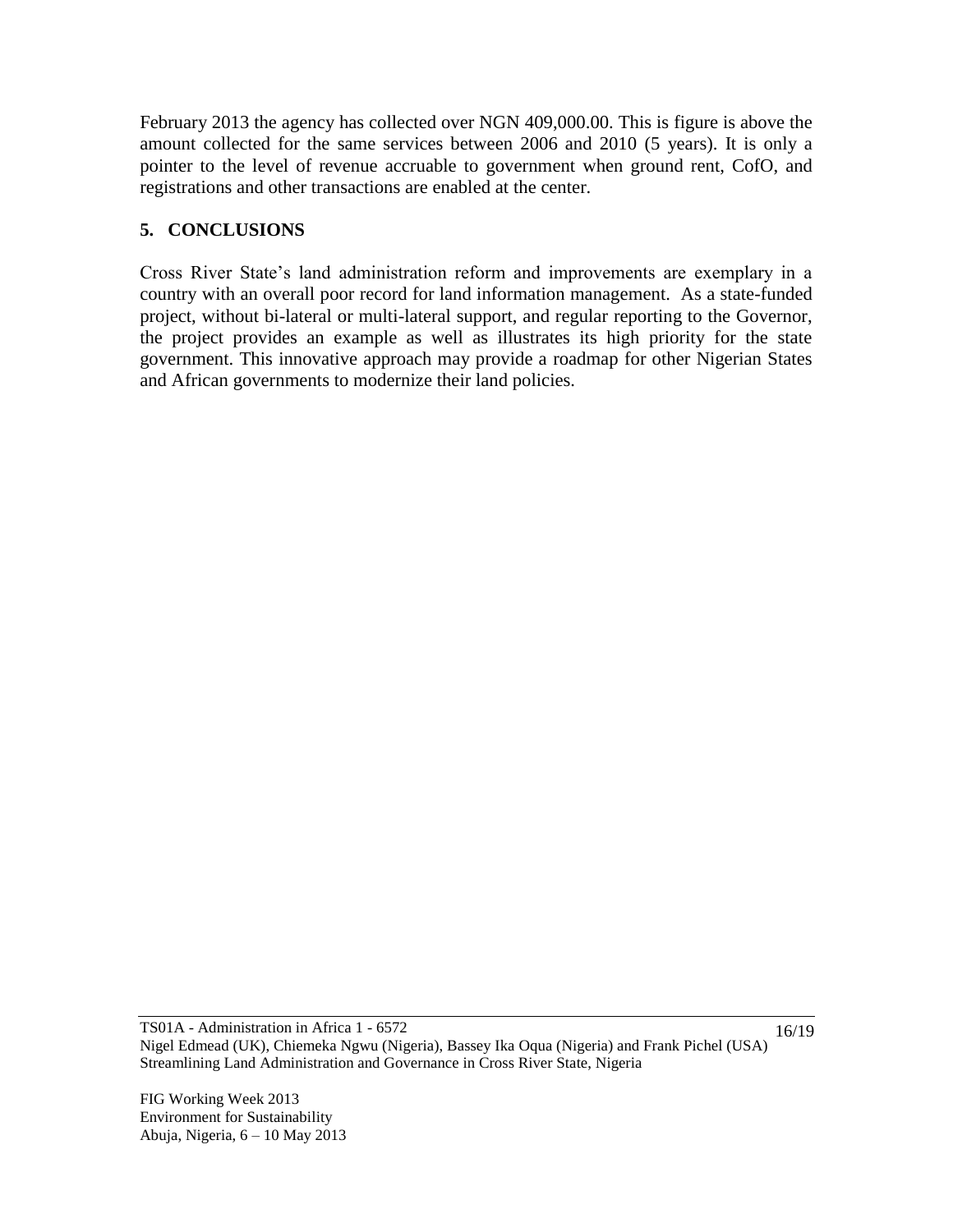#### **REFERENCES**

- 1. Arua, E and Okorji E. (1997) *Multidimensional analysis of land tenure systems in eastern Nigeria*, SD Dimensions (1998), Sustainable Development Department (SDD), Food and Agriculture Organization (FAO), Rome.
- 2. Jibril, I., (2006) *Computerisation of the Cadastral and Land Registry: The Abuja Experience*, Promoting Land Administration and Good Governance, 5th FIG Regional Conference, Accra, Ghana.
- 3. Mabogunje A. (2010) *Land Reform in Nigeria: Progress, Problems and Prospects*, Annual Bank Conference on Land Policy and Administration, GOV3: Land Commission, Washington DC.
- 4. Ukaejiofo A., (2010) *Identifying Appropriate Tools for Land Governance in Nigeria,* FIG Congress 2010, Facing the Challenges – Building the Capacity, Sydney, Australia.
- 5. World Bank/IFC (2012) *Doing Business 2012; Doing Business in a More Transparent World*, Doing Business, Washington DC.

## **BIOGRAPHICAL NOTES**

**Nigel Edmead** is an information technology (IT) training specialist with over 20 years of experience in Land Information Systems (LIS) and Geographic Information Systems (GIS) systems applications in the urban and environmental sectors. Mr. Edmead is Director of Training and Documentation for Thomson Reuters' registry and cadastre solutions and in charge of systems documentation and training development services to support the effective leverage of land information for clients worldwide.

**Chiemeka Ngwu** is the founder and Chief Executive Officer of Teqbridge Limited. He possesses well-rounded and concentrated information technology experiences spanning over 20 years with specialty in emerging technologies and Geographic Information System. Chiemeka is a graduate of Computer Sciences, and has been involved for the most part in leading role of providing innovate solutions to companies and Governments both in Nigeria and overseas. He is a solution finder and has been supporting various State Governments in Nigeria on Land reforms using geospatial and land-based applications, such as Land Information Systems (LIS) - cadastre and title registration systems. Mr. Ngwu is presently the Project Director Cross River Geographic Information System (CRGIS) project where he is responsible for overseeing technology deployment of the Land Registry and Cadastre Management System as well as Institutional Framework required process re-engineering.

**Bassey Ika Oqua** was the former Commissioner for Lands and Housing, in Cross River State, Nigeria. A Civil Engineer, at various times been involved in different reform

TS01A - Administration in Africa 1 - 6572

Nigel Edmead (UK), Chiemeka Ngwu (Nigeria), Bassey Ika Oqua (Nigeria) and Frank Pichel (USA) Streamlining Land Administration and Governance in Cross River State, Nigeria

FIG Working Week 2013 Environment for Sustainability Abuja, Nigeria, 6 – 10 May 2013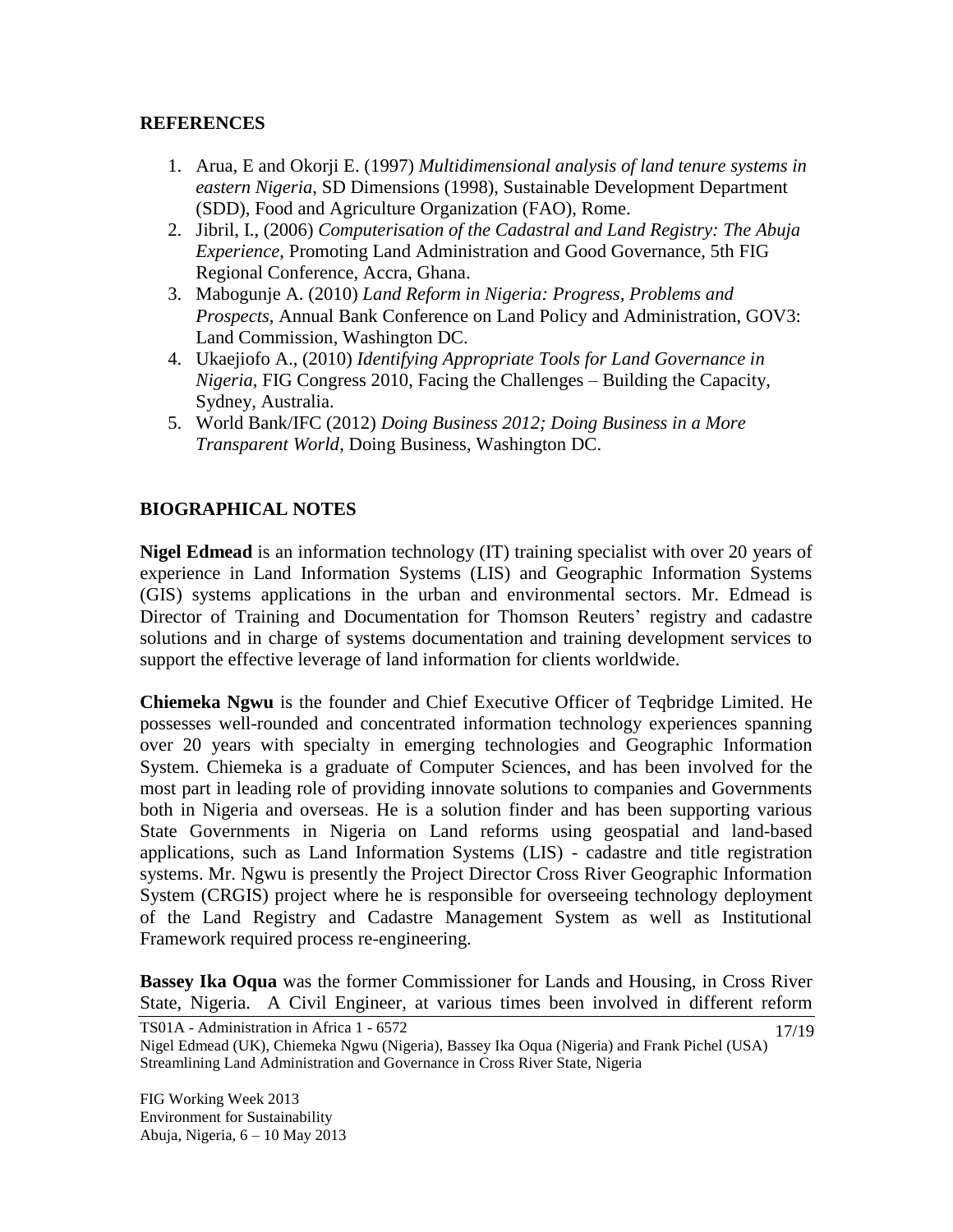programs of the Government of Nigeria, which include: Rural Development, Procurement, and Land Reforms. As a consultant he has been engaged in the planning, design, management and supervision of numerous projects in the country. He is currently the Commissioner for Special Projects overseeing the implementation of Land Administration Reforms in Cross River State, Nigeria. He holds a Bachelor of Engineering Degree obtained from the University of Nigeria, Nsukka in 1979. He is a member of a number of professional bodies.

**Frank Pichel** is a Land Tenure and Property Rights Specialist within the USAID Land Tenure and Property Rights Division. Prior to joining USAID, Mr. Pichel worked on the management and implementation of land related projects in the US, Africa, South America and the Caribbean for Thomson Reuters. Mr. Pichel has worked with, and provided training on, various land and geographic information systems (LIS/GIS) and geographic positioning systems (GPS) for the collection, documentation and recordation of property. Mr. Pichel served as Deputy Project Manager for the Rivers State and Cross River State GIS projects in Nigeria. He has a Bachelor's Degree in International Business from Virginia Tech.

#### **CONTACTS**

Nigel Edmead Thomson Reuters 58 – 64 City Road London, EC1Y 2AL UK Tel. + 44 7798 530 102 Email: [nigel.edmead@thomsonreuetrs.com](mailto:nigel.edmead@thomsonreuetrs.com) Web site:<http://tax.thomsonreuters.com/grm>

Chiemeka Ngwu Teqbridge Limited Plot 1225 Bishop Oluwole Street Victoria Island Lagos, Nigeria Tel.  $+ 234 (0) 1 280 0963$ Email: [cngwu@teqbridgeltd.com](mailto:cngwu@teqbridgeltd.com) Web Site: [http://www.teqbridgeltd.com](http://www.teqbridgeltd.com/)

Bassey Ika Oqua Ministry of Special Projects, CRS Water Board Premises, Cross River State, Calabar,

TS01A - Administration in Africa 1 - 6572

Nigel Edmead (UK), Chiemeka Ngwu (Nigeria), Bassey Ika Oqua (Nigeria) and Frank Pichel (USA) Streamlining Land Administration and Governance in Cross River State, Nigeria

FIG Working Week 2013 Environment for Sustainability Abuja, Nigeria, 6 – 10 May 2013